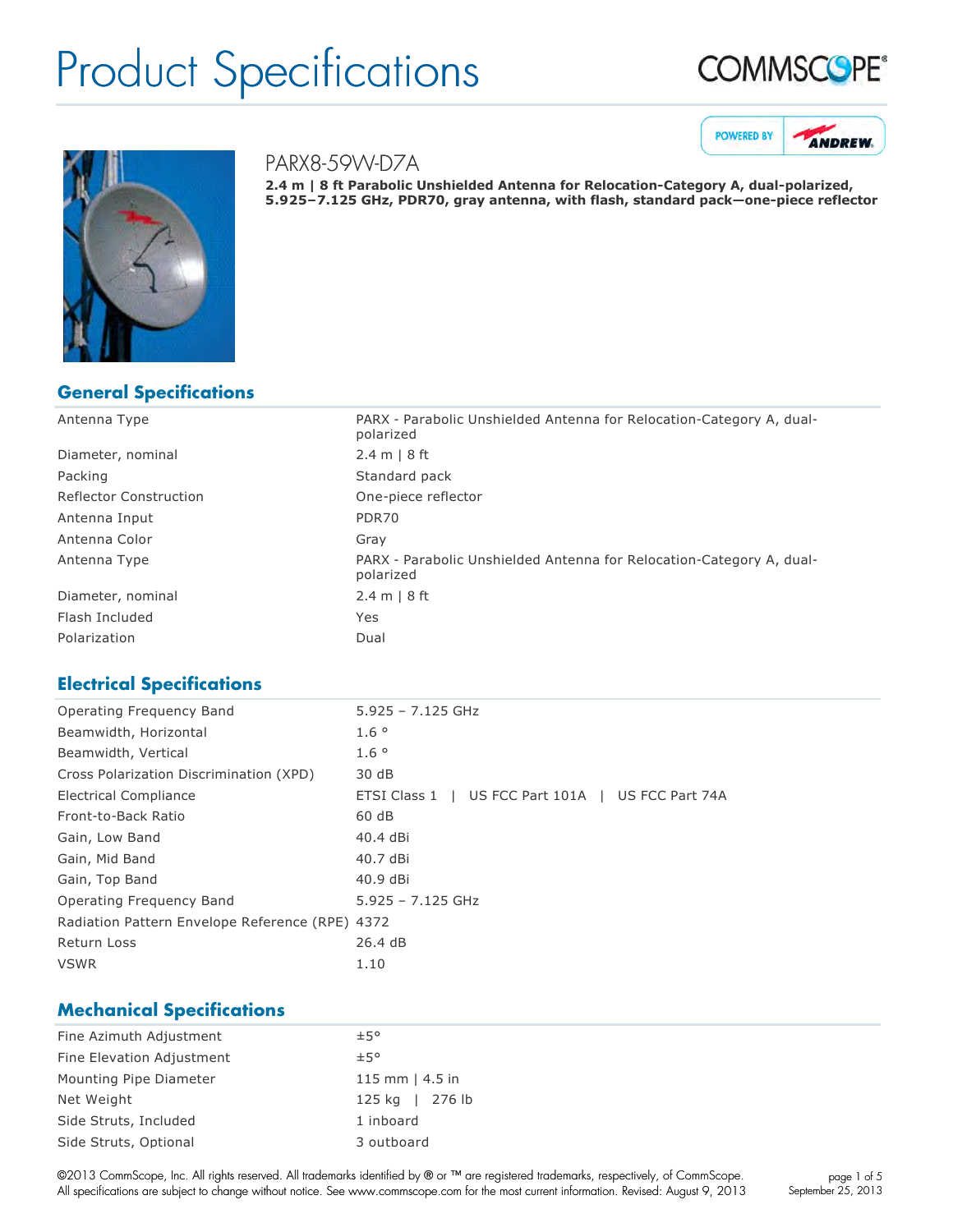#### PARX8-59W-D7A

| Wind Velocity Operational     | 110 km/h   68 mph            |  |
|-------------------------------|------------------------------|--|
| Wind Velocity Survival Rating | $200 \text{ km/h}$   124 mph |  |

### **Wind Forces At Wind Velocity Survival Rating**

| Angle a for MT Max                    | $-125°$                  |
|---------------------------------------|--------------------------|
| Axial Force (FA)                      | 15372 N   3456 lbf       |
| Side Force (FS)                       | 4196 N   943 lbf         |
| Twisting Moment (MT)                  | $-5349$ N $\bullet$ m    |
| Weight with 1/2 in (12 mm) Radial Ice | 243 kg   536 lb          |
| Zcq with 1/2 in (12 mm) Radial Ice    | $427 \text{ mm}$   17 in |
| Zcg without Ice                       | 343 mm   14 in           |



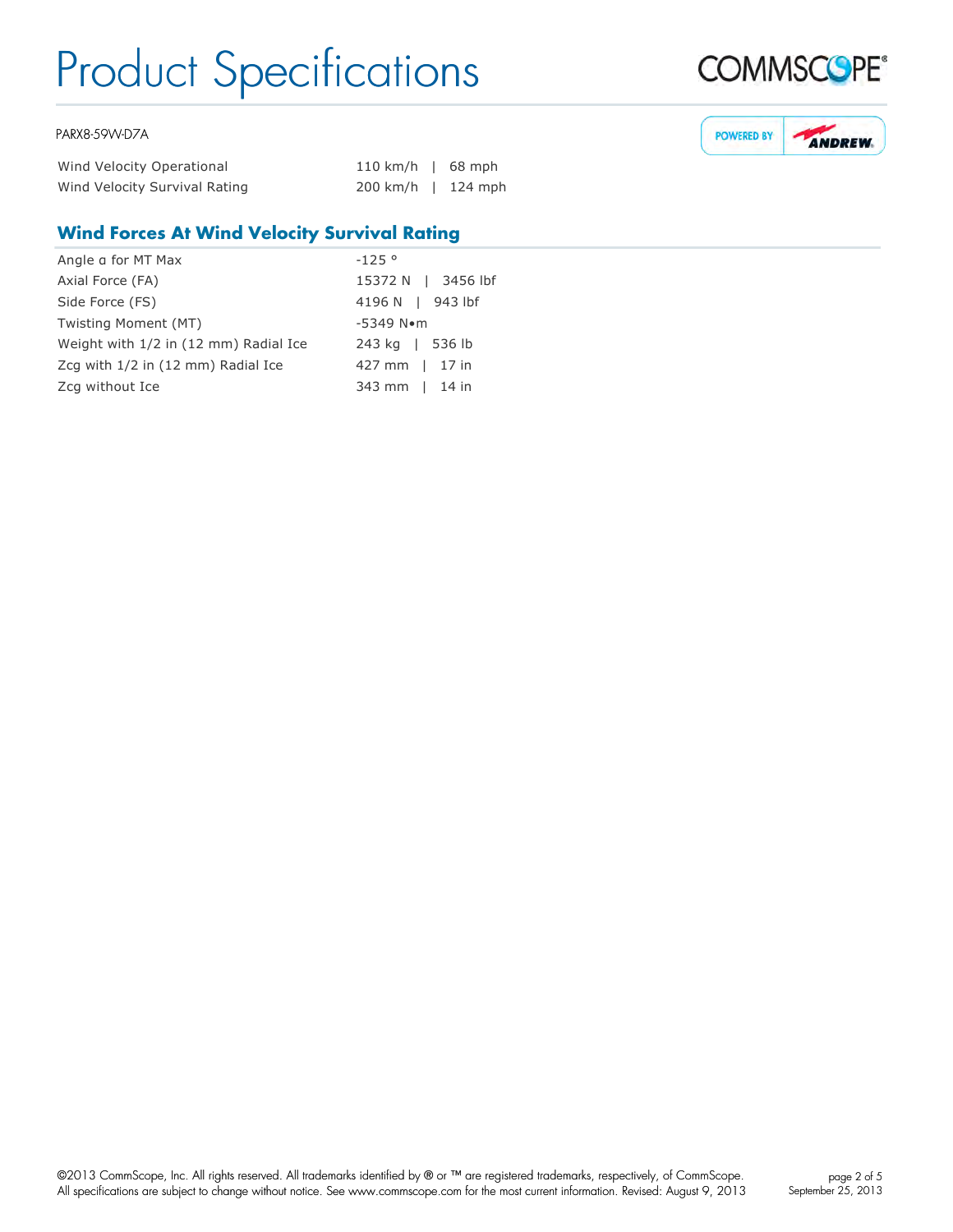PARX8-59W-D7A

### **Wind Forces At Wind Velocity Survival Rating Image**



### **Packed Dimensions**

| Gross Weight, Packed Antenna | 338.0 kg   745.2 lb  |  |
|------------------------------|----------------------|--|
| Height                       | 2520.0 mm   99.2 in  |  |
| Length                       | 2710.0 mm   106.7 in |  |
| Volume                       | $3.4 \text{ m}^3$    |  |
| Width                        | 1200.0 mm   47.2 in  |  |



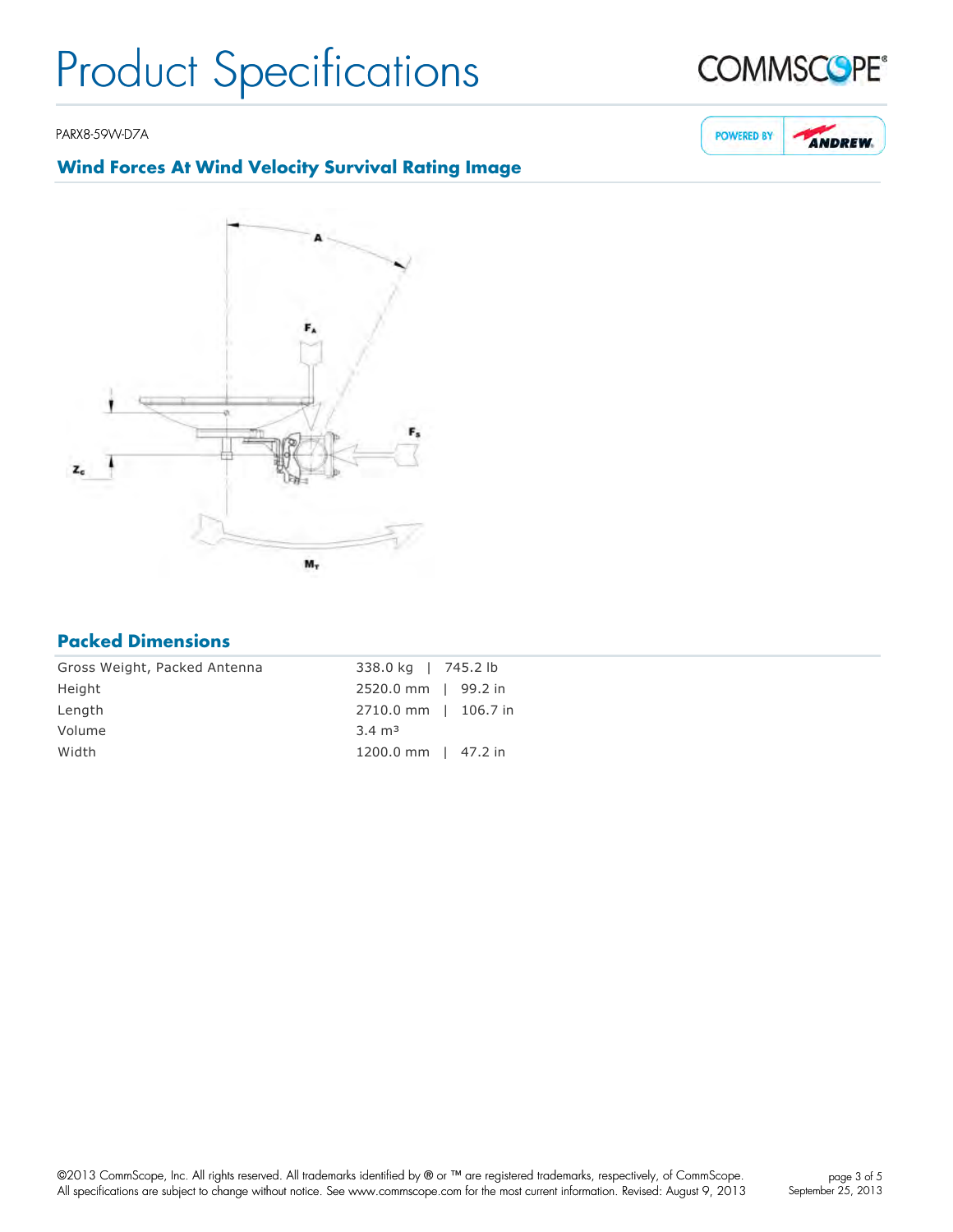#### PARX8-59W-D7A

### **Antenna Dimensions And Mounting Information**



### **Regulatory Compliance/Certifications**

**Agency Classification** ISO 9001:2008 Designed, manufactured and/or distributed under this quality management system

| * Footnotes                             |                                                                                                                                                                                                                                                    |
|-----------------------------------------|----------------------------------------------------------------------------------------------------------------------------------------------------------------------------------------------------------------------------------------------------|
| Axial Force (FA)                        | Maximum forces exerted on a supporting structure as a result of wind from<br>the most critical direction for this parameter. The individual maximums<br>specified may not occur simultaneously. All forces are referenced to the<br>mounting pipe. |
| Cross Polarization Discrimination (XPD) | The difference between the peak of the co-polarized main beam and the<br>maximum cross-polarized signal over an angle twice the 3 dB beamwidth of<br>the co-polarized main beam.                                                                   |
| Front-to-Back Ratio                     | Denotes highest radiation relative to the main beam, at $180^{\circ}$ ±40°, across<br>the band. Production antennas do not exceed rated values by more than 2<br>dB unless stated otherwise.                                                       |
| Gain, Mid Band                          | For a given frequency band, gain is primarily a function of antenna size. The<br>gain of Andrew antennas is determined by either gain by comparison or by<br>computer integration of the measured antenna patterns.                                |